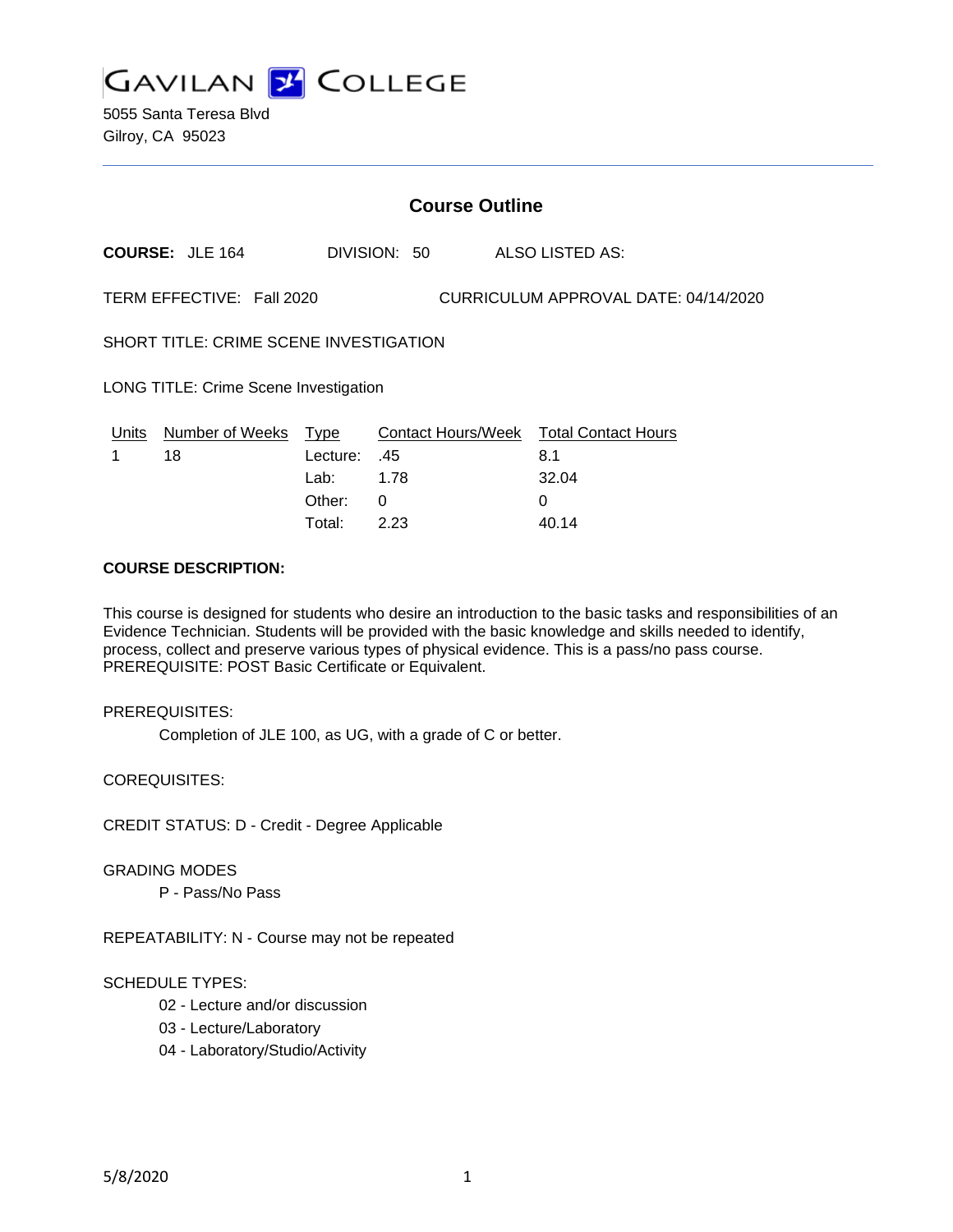### **STUDENT LEARNING OUTCOMES:**

By the end of this course, a student should:

1. Demonstrate crime scene management, elements for preparing to conduct a crime scene, responsibility, and safety issues and concern during mock crime scene investigations.

2. Demonstrate collection and preservation of impression, biological, firearms evidence, and latent print techniques and procedures during mock crime scene scenarios.

## **CONTENT, STUDENT PERFORMANCE OBJECTIVES, OUT-OF-CLASS ASSIGNMENTS**

Curriculum Approval Date: 05/08/2020

8 Hours

- I. INTRODUCTORY REMARKS, INSTRUCTOR INTRODUCTIONS, AND COURSE OVERVIEW
- II. ADMINISTRATION OF PRE-TEST
- III. CRIME SCENE MANAGEMENT
- A. Pre-Event Planning & Preparation Considerations
- 1. Personnel Responsibilities and Assignments
- 2. Concept of "Fixed Responsibility"
- 3. Equipment & Logistics
- 4. Mental / Emotional preparation
- 5. Safety Issues and Concerns
- B. Operational Aspects of Crime Scene Management
- 1. Communication & Liaison
- 2. The 12 Step Approach to Working a Crime Scene
- 3. Importance of Scene Analysis
- 4. Scene Documentation through Standardized Forms
- 5. Movable v. Irremovable Evidence Considerations
- 6. Class Evidence v. Individual Evidence
- 7. Post-Event Evaluation/Critique
- 8. Discussion of Various Packaging Materials & Selection Preferences
- 9. Chain-of-Custody Considerations

Lab Content:

### IV. CRIME SCENE DOCUMENTATION & ADMINISTRATION OF LABORATORY EVIDENCE SUBMISSIONS ( 3 hours)

- A. Preparing Crime Scene Documentation
- 1. Administrative Worksheet
- 2. Narrative Description
- 3. Photography Log
- 4. Diagram/Sketch
- 5. General Evidence Recovery Log
- 6. Latent Print Recovery Log
- V. CRIME SCENE PHOTOGRAPHY ( 4 hours)
- A. Camera Selection and Use
- B. General Basic Principles of Photography
- C. Videotaping of Crime Scenes
- D. General Crime Scene Photography
- E. Photography of Vehicles
- F. General Autopsy Photographic Considerations
- VI. ASPECTS OF SCENE DIAGRAMMING / SKETCHING ( 2 hours)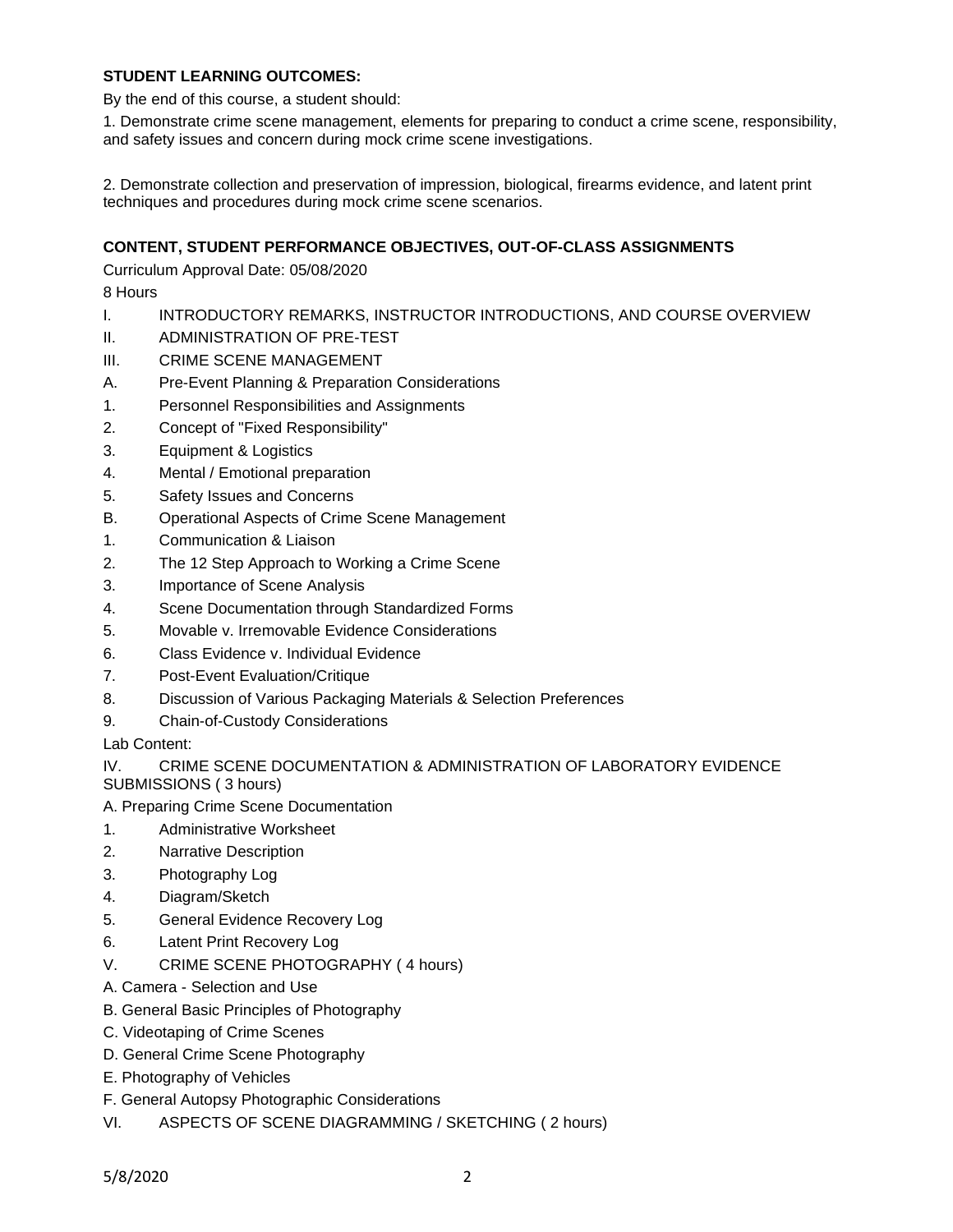- A. Techniques for Sketching
- B. Essential Equipment
- C. Integration of Diagrams and Other Scene Documentation
- D. Diagrams with Essential Elements
- E. Measurement Techniques
- VII. FINGERPRINT IDENTIFICATION (1 hour)
- A. Background and Importance
- B. Introduction to Pattern Recognition
- C. Introduction to Fingerprint Comparisons
- VIII. LATENT FINGERPRINT DEVELOPMENT TECHNIQUES ( 2 hours)
- A. Illustration of Importance and Uses
- B. Equipment
- C. Latent Impression Development Depends on Surface Type
- D. Cyanoacrylate Ester (CAE) (Super Glue) Techniques
- E. Importance & Techniques of Latent Print Photography
- F. Latent Print Lifting Techniques & Procedures
- G. Using Forensic Light Sources
- H. Latent Print Documentation

IX. TECHNIQUES FOR COLLECTION/PRESERVATION OF DNA, BLOOD & BIOLOGICAL FLUID EVIDENCE (2 hours)

- A. Capabilities & Limitations of Laboratory Analyses
- B. Safety Issues & Infectious Diseases Considerations
- C. Collection/Preservation of Biological Evidence
- D. Visualization Techniques for Detecting Invisible Blood Stains
- X. TECHNIQUES FOR COLLECTION/PRESERVATION OF HAIR & FIBER EVIDENCE ( 1 hour)
- A. Capabilities/Limitations of Laboratory Analyses
- B. Collection/Preservation of Questioned Samples
- C. Practical Techniques for Collection of Known Samples
- D. Hair & Fiber Evidence Packaging Procedures

VI TECHNIQUES FOR COLLECTION/PRESERVATION OF TRACE & MINERALOGIC EVIDENCE ( 1 hour)

- A. Collection/Preservation of Questioned Samples
- B. Practical Techniques for Collection of Known Samples
- C. Hair & Fiber Evidence Packaging Procedures
- D. Collection and Preservation of Questioned Evidence
- XI. PRACTICAL TECHNIQUES FOR COLLECTION/PRESERVATION OF FIREARMS EVIDENCE ( 2 hours)
- A. Collection & Preservation of Evidence
- 1. Bullets
- 2. Cartridge cases
- 3. Weapons
- 4. Gunshot Residue Evidence
- 5. Discussion of Scene Reconstruction Techniques
- 6. Bullet Trajectory Analysis
- XII. TECHNIQUES TO LOCATE AND COLLECT SHOE, TIRE AND OTHER IMPRESSION EVIDENCE:

( 2 hour)

- A. Shoe Print Impressions
- B. Tool Mark Impressions
- C. Tire Impressions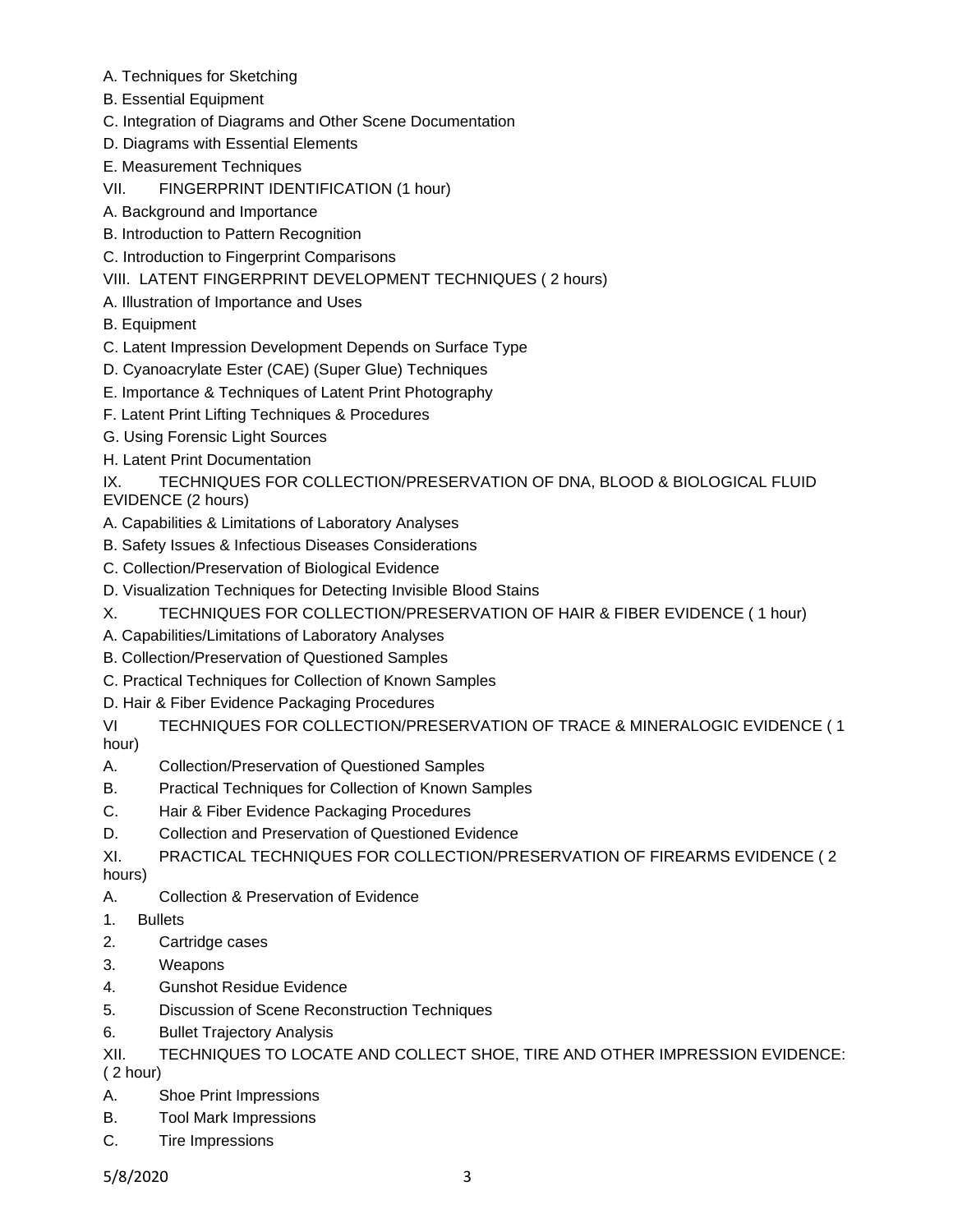- XIII. HANDLING OF COMPUTER MEDIUM DIGITAL EVIDENCE ? AN OVERVIEW (1 hours)
- A. Recognize, identify, seize, and secure all digital evidence at the scene

XIV. PRACTICAL TECHNIQUES FOR COLLECTION & PRESERVATION OF DOCUMENT EVIDENCE ( 1 hour)

- A. Evaluation/Collection of Questioned Documents
- B. Acquisition of Comparison Samples
- XV. PRESENTING EVIDENCE IN A COURT OF LAW (1 hours)
- A. Elements of an effective CSI witness
- B. Verbal and non-verbal communication
- C. Tactics of a defense attorney
- XVI. MOCK CRIME SCENE FIELD EXERCISE MAJOR CASE PRACTICUM ( 8 hours)

Students are divided up into teams and respond to mock crime scenes.

Crime Scene Team Leaders organize their teams and make task assignments.

Team members carryout their assigned duties.

### **METHODS OF INSTRUCTION:**

Lecture, discussion, demonstration, and hands-on practical applications/exercises. PowerPoint presentations, video instruction, reference material with essential crime scene equipment and expendable supplies. Additional teaching aids will include junked vehicles, breakout rooms for practical exercises and mock crime

scenes setups, and mock evidence used for courtroom exercises.

## **OUT OF CLASS ASSIGNMENTS:**

Required Outside Hours: 16

Assignment Description: Read instructor handouts on fingerprint techniques, , shoe tire and other impression evidence, and crime scene photography .

### **METHODS OF EVALUATION:**

Writing assignments

Percent of total grade: 25.00 %

Students will write an evidence report in a mock crime scene practical exercise.

Problem-solving assignments

Percent of total grade: 25.00 %

Students will participate in mock crime scene investigation, collect and document evidence, take photographs, and conduct a full crime scene investigation. Skills will be evaluated by the instructor using POST standards.

Skill demonstrations

Percent of total grade: 50.00 %

Students will demonstrate the techniques for collecting and preservation of DNA, blood and biological fluid evidence during a mock crime scene. Skills will be evaluated by the instructor maintaining POST standard.

### **Recommended Representative Textbooks**

Current instructor of record . Instructor Handouts . California : Agency ,2020. Instructor Handouts Reading Level of Text, Grade: 12